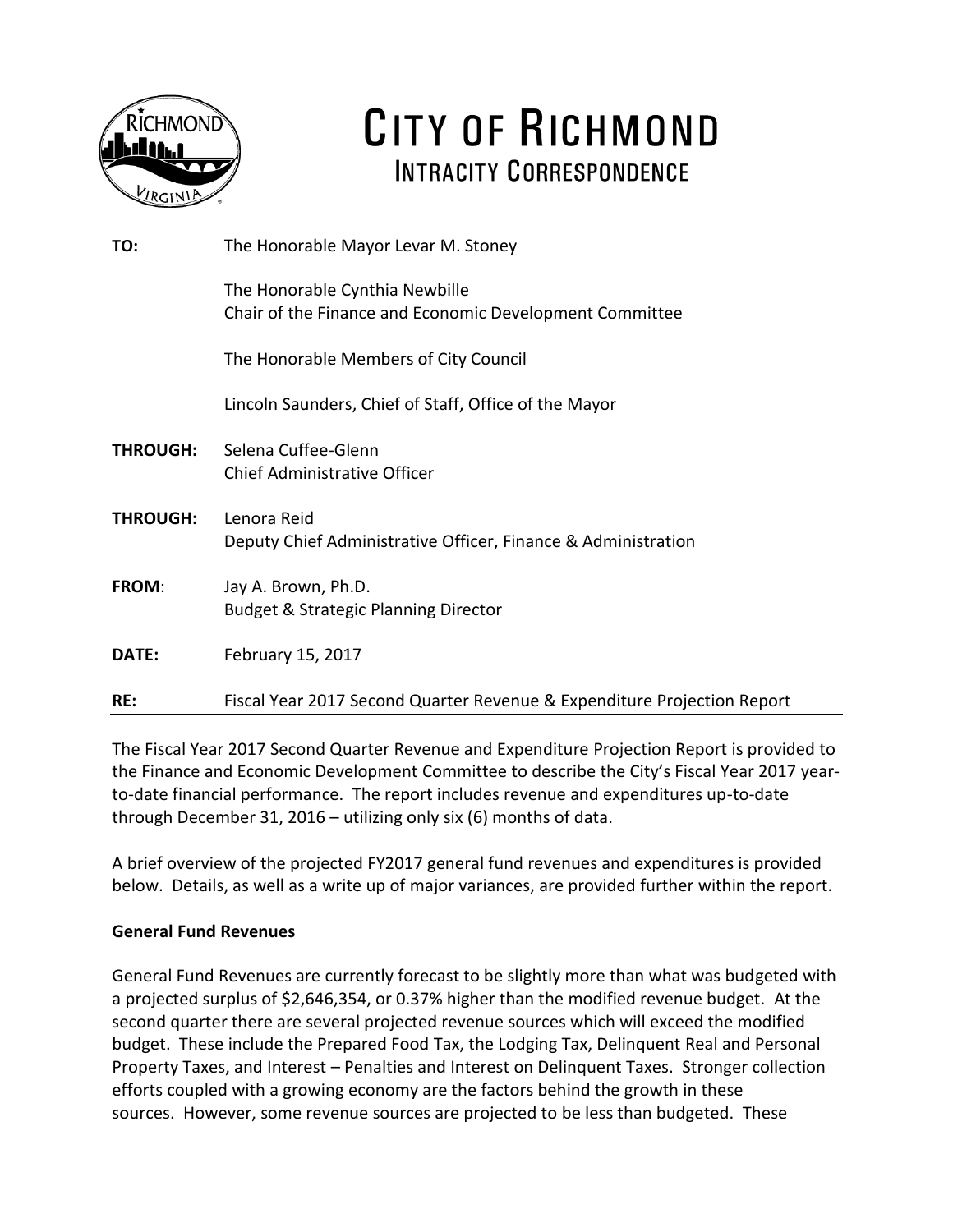include the State Communications Tax, Real Estate Taxes, Personal Property Taxes, Shared Expenses for the Sheriff, and Penalty – Penalty & Interest on Delinquent Taxes.

### **General Fund Expenditures**

General Fund expenditures are trending in a positive direction, with a preliminary, projected savings of \$2,900,299 or 0.40% of the current (modified) budget. This includes a projected personnel surplus of \$6,774,741 and a projected operating shortfall of (\$3,874,443). Projected savings within personnel is primarily attributed to turnover and vacancy savings as well as health insurance savings (resulting from lower than anticipated health insurance employer premium rates). However, a projected shortfall in citywide overtime costs are reducing the total potential personnel savings. The largest drivers of the projected shortfall in overtime at the second quarter include: Public Works, Police, Fire and EMS, and Social Services. Overtime, in most cases, is being used by departments to supplement vacancies that currently exist.

A projected operating shortfall of \$3.9 million is primarily attributed to an anticipated increase in the payment to the Greater Richmond Convention Center Authority (GRCCA) of \$2.4 million. This increase in expenditures is attributed to an anticipated increase in the amount of lodging tax revenue that will be generated by the City. Currently, the total amount of lodging tax revenue that the City receives is earmarked for operations of the convention center. As a result, a net increase in the collection of the City's lodging taxes will result in a corresponding increase in the payment to the GRCCA. Additionally, this projection includes a \$2 million expense to purchase self-contained breathing apparatuses for employees of the Fire department.

A summary of the Second Quarter 2017 report is provided below. Details of the report as well as a write up of variances are provided on the next several pages.

| Summary of FY2017 Projected Balances as of 12/31/2016   |               |  |  |  |  |
|---------------------------------------------------------|---------------|--|--|--|--|
| Projected Total FY2017 General Fund Revenue             | \$720,470,922 |  |  |  |  |
| <b>Projected Total FY2017 General Fund Expenditures</b> | \$714,924,269 |  |  |  |  |
| Total: FY2017 Projected Budgetary Surplus/(Shortfall)   | \$5,546,653   |  |  |  |  |

The City has implemented cost cutting strategies and efficiencies in FY2016 in addition to enhanced revenue collection efforts that are continuing throughout FY2017. It was due to these efforts that the City is projected to have a surplus for FY2016 (this was reported on the FY2016 Fourth Quarter Report). Similarly, it is also due to these strategies that the City is currently projecting to also realize a modest, **preliminary** general fund surplus for FY2017.

Noting the City's preliminary, projected surplus for FY2017, it is important to note that there are several items that must be addressed currently and, if resources permit, in the upcoming biennial budget. These items have been articulated by the rating agencies as areas that the City will need to address in order to maintain its already healthy bond ratings. To that end, the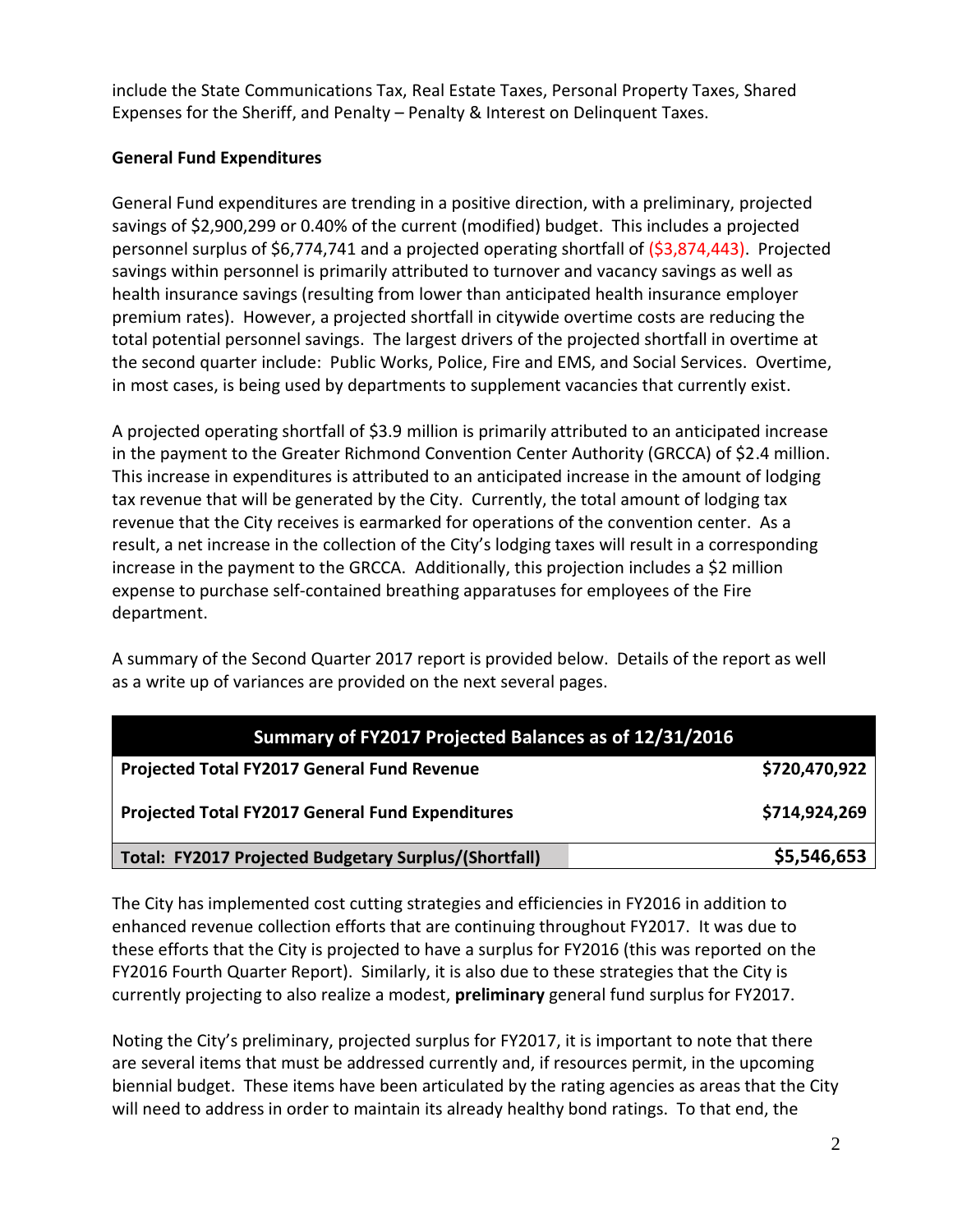administration, seeking to continue the mantra of implementing best practices, recommends that any preliminary, projected surplus, be used to address the following critical areas:

 An **additional, lump sum contribution to the Richmond Retirement system** to help increase the plan's funded status – **Allocate \$1,000,000**

*The City's current retirement plan funded status is critically low at 60%. An additional contribution to the retirement system, in addition to the City's pay as you go funding toward the normal annual required contribution (ARC), will slowly assist in increasing the plans funded status. Most healthy localities have a funding status at a minimum of 80%. The additional contribution will not only increase the funding status but put the City on a path to a AAA bond rating.*

 The **establishment of an Other Post Employment Benefits (OPEB) Trust Fund** to address a growing, future liability for retiree benefits – **Allocate \$1,000,000**

*The City's current liability for OPEB has increased, as of July , 2014, due to the inclusion of an additional 645 public safety employees who are now eligible for other post employment benefits and the actuarial estimate of the excise tax of 40% of the difference between the trended per capital claims cost and the excise tax cost threshold resulting from the Patient Protection and Affordable Care Act. The City currently funds, on a pay-go/cash basis, the active retiree portion of OPEB. However, the inclusion of these additional employees has increased the City's original projected OPEB cost from \$4.9m to a projected \$8m. In order to meet this future obligation, it is recommended to increase funding for the creation of a new, trust fund for OPEB. By establishing this fund, the City will be in compliance with the recommendations of the bond rating agencies and will put the City on a path to a AAA bond rating.*

Adding **Pay-go/Cash funding** for capital projects in the City's CIP – **Allocate \$1,000,000**

*The City is currently funding nearly all of its capital projects with borrowed money i.e. debt. The result of debt reliance has been an increase in costs (interest payments) and reduced flexibility. Utilizing pay go/cash to fund a portion of the City's CIP saves the City from paying interest costs on debt and lowers debt which will help improve financial flexibility. Employing this best practice for recurring capital expenditures ensures a strong foundation for financing the management of capital assets thus putting the City in compliance with the recommendations of the bond rating agencies and putting the City on a path to a AAA bond rating.*

**Additional funding for Alley Repairs** – **Allocate \$1,000,000**

*The City's alley ways are in critical need of repairs. Many of the City's alleys retain water (after rains), are laden with pot holes, and are not easily navigable. The condition of many of the City's alleys have been a source of continued complaints from citizens.*

**Additional funding for Grass Cutting** – **Allocate \$700,000**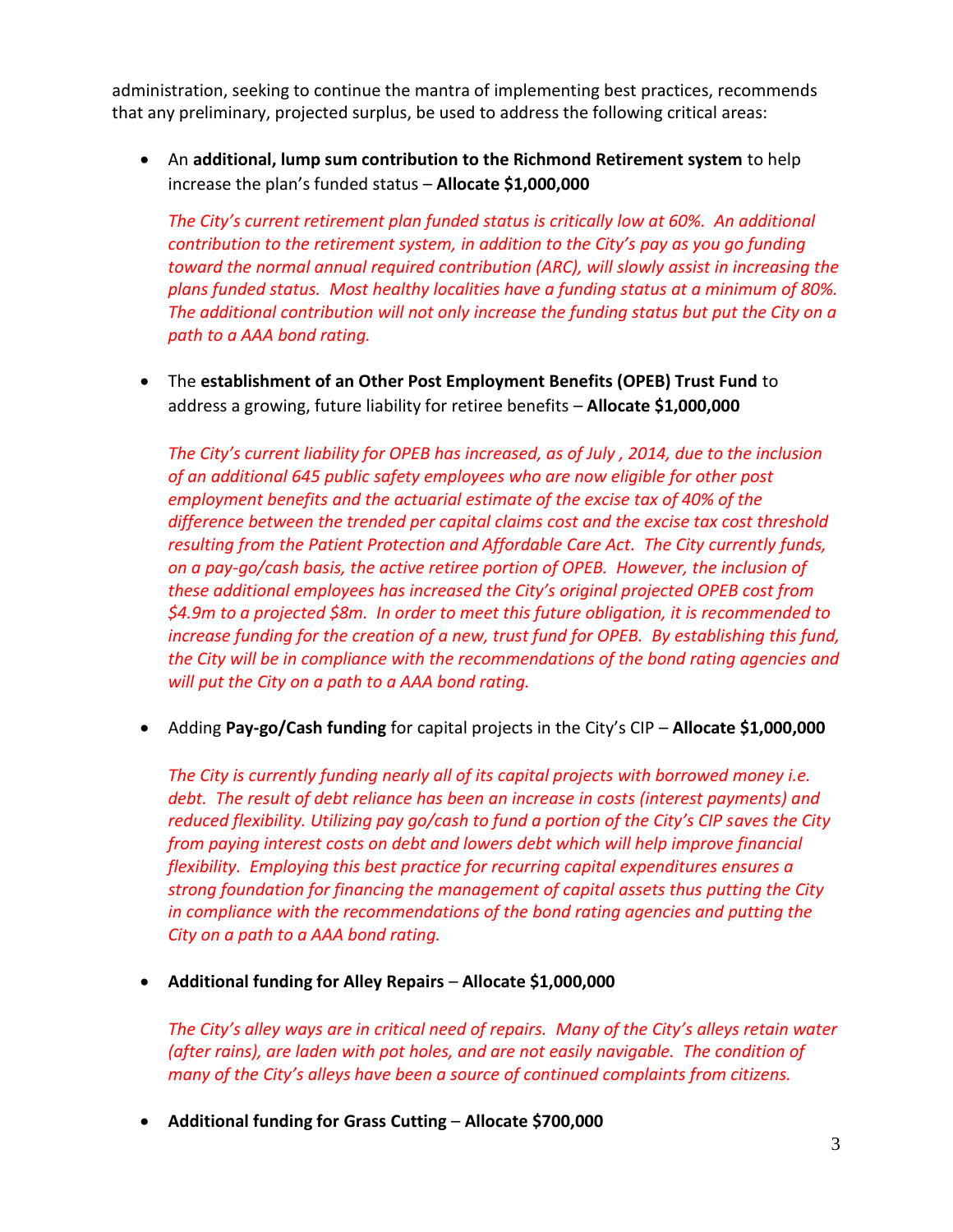*There has been tremendous demand for grass cutting services throughout the City and this service, recently, has been a source of complaints from citizens as well as Richmond Public Schools. Prior reductions in funding have limited the City's ability to perform this service at an acceptable level. Additional funding will help meet the demands.*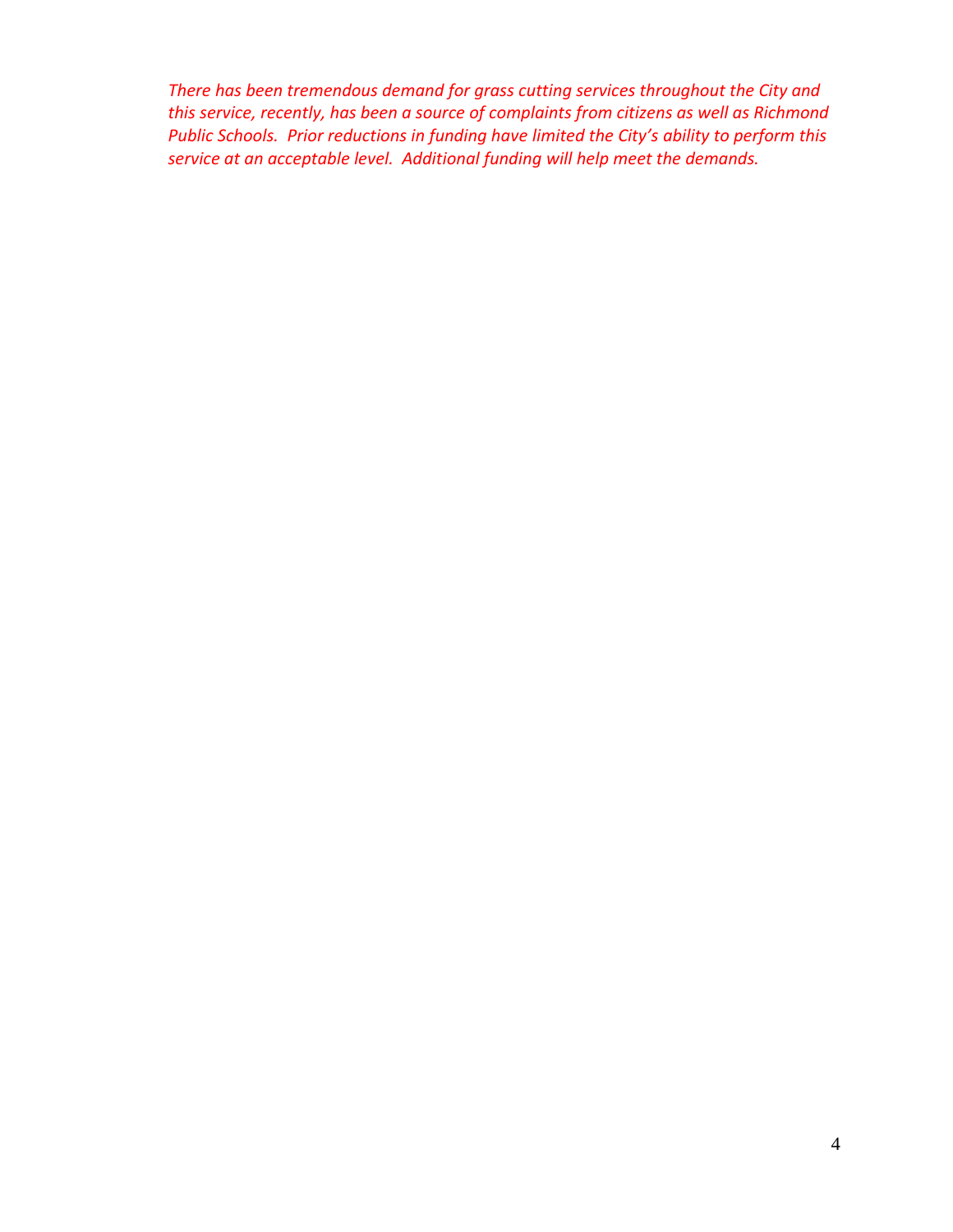### **City of Richmond Finance & Administration Portfolio FY2017 Second Quarter Report**

### **Sources**

|                                                                                           | FY2017        |                |                   |                 |              |                                         |
|-------------------------------------------------------------------------------------------|---------------|----------------|-------------------|-----------------|--------------|-----------------------------------------|
|                                                                                           | FY2017        | FY2017 Amended | Collections as of | FY2017 Year End |              | Variance: Amended Budget vs.            |
|                                                                                           | <b>Budget</b> | <b>Budget</b>  | 12/30/2016        | Projection      |              | Preliminary Year End surplus(shortfall) |
| <b>Revenue from Local Sources</b>                                                         |               |                |                   |                 |              |                                         |
| <b>General Property Taxes</b>                                                             |               |                |                   |                 |              |                                         |
| <b>Machinery &amp; Tools Taxes</b>                                                        | 15,022,974    | 15,022,974     | 120,052           | 14,522,721      | (500, 253)   | 97%                                     |
| Penalties and Interest- Interest                                                          | 2,340,592     | 2,340,592      | 556,898           | 3,563,926       | 1,223,334    | 152%                                    |
| Penalties and Interest- Penalty                                                           | 4,759,464     | 4,759,464      | 742,236           | 3,764,809       | (994, 655)   | 79%                                     |
| Personal Property Taxes- Current                                                          | 29,954,231    | 29,954,231     | (192, 723)        | 29,026,909      | (927, 322)   | 97%                                     |
| Personal Property Taxes- Delinquent                                                       | 9,899,653     | 9,899,653      | 5,757,895         | 10,557,895      | 658,242      | 107%                                    |
| Real and Personal Public Service Corporation Property Taxes- Personal Property Current    | 1,605,448     | 1,605,448      | 0                 | 2,976,441       | 1,370,993    | 185%                                    |
| Real and Personal Public Service Corporation Property Taxes- Personal Property Delinquent | 998,543       | 998,543        | 108,665           | 1,696,077       | 697,534      | 170%                                    |
| Real and Personal Public Service Corporation Property Taxes- Real Property Current        | 11,367,129    | 11,367,129     | 109,345           | 11,302,740      | (64, 389)    | 99%                                     |
| Real Property Taxes- Current                                                              | 231,999,451   | 231,999,451    | 27,522,406        | 229,547,281     | (2,452,170)  | 99%                                     |
| <b>Real Property Taxes- Delinquent</b>                                                    | 9,115,548     | 9,115,548      | 5,137,110         | 10,061,074      | 945,526      | 110%                                    |
| <b>Total General Property Taxes</b>                                                       | 317,063,033   | 317,063,033    | 39,861,884        | 317,019,873     | (43, 160)    | 100%                                    |
|                                                                                           |               |                |                   |                 |              |                                         |
| <b>Other Local Taxes</b>                                                                  |               |                |                   |                 |              |                                         |
| <b>Admission Taxes</b>                                                                    | 3,302,840     | 3,302,840      | 1,032,833         | 3,058,894       | (243, 946)   | 93%                                     |
| <b>Bank Stock Taxes</b>                                                                   | 9,726,022     | 9,726,022      | 3,050             | 9,531,502       | (194, 520)   | 98%                                     |
| <b>Business Licenses Taxes</b>                                                            | 34,869,264    | 34,869,264     | 503,530           | 34,470,316      | (398, 948)   | 99%                                     |
| <b>Consumer Utility Taxes</b>                                                             | 17,565,951    | 17,565,951     | 5,462,527         | 17,676,830      | 110,879      | 101%                                    |
| Local Sales & Use Tax                                                                     | 33,503,668    | 33,503,668     | 10,965,997        | 33,769,166      | 265,498      | 101%                                    |
| <b>Motor Vehicle Licenses</b>                                                             | 6,952,716     | 6,952,716      | 944,289           | 7,252,716       | 300,000      | 104%                                    |
| <b>Other Local Taxes</b>                                                                  | 639,845       | 639,845        | 147,084           | 600,671         | (39, 174)    | 94%                                     |
| <b>Prepared Food Taxes</b>                                                                | 34,491,077    | 34,491,077     | 13,682,877        | 35,881,770      | 1,390,693    | 104%                                    |
| Short-Term Rental Tax                                                                     | 99,692        | 99,692         | 36,892            | 68,112          | (31,580)     | 68%                                     |
| <b>Transient Lodging Taxes</b>                                                            | 6,056,982     | 6,056,982      | 3,163,218         | 8,483,035       | 2,426,053    | 140%                                    |
| <b>Total Other Local Taxes</b>                                                            | 147,208,057   | 147,208,057    | 35,942,298        | 150,793,012     | 3,584,955    | 102%                                    |
|                                                                                           |               |                |                   |                 |              |                                         |
| Permits, Privilege Fees, and Regulatory Licenses                                          |               |                |                   |                 |              |                                         |
| <b>Permits and Other Licenses</b>                                                         | 7,345,532     | 7,345,532      | 2,963,671         | 7,279,397       | (66, 135)    | 99%                                     |
| <b>Total Permits, Privilege Fees, and Regulatory Licenses</b>                             | 7,345,532     | 7,345,532      | 2,963,671         | 7,279,397       | (66, 135)    | 99%                                     |
|                                                                                           |               |                |                   |                 |              |                                         |
| <b>Fines &amp; Forfeitures</b>                                                            |               |                |                   |                 |              |                                         |
| <b>Fines &amp; Forfeitures</b>                                                            | 0             | $\bf{0}$       | 85,241            | $\bf{0}$        | $\mathbf{0}$ | #DIV/0!                                 |
| <b>Total Fines &amp; Forfeitures</b>                                                      | 0             | 0              | 85,241            | 0               | 0            | #DIV/0!                                 |
|                                                                                           |               |                |                   |                 |              |                                         |
| Revenue from Use of Money and Property                                                    |               |                |                   |                 |              |                                         |
| Revenue from Use of Money                                                                 | 5,943,231     | 5,943,231      | 286,221           | 5,943,231       | 0            | 100%                                    |
| Revenue from Use of Property                                                              | 413,393       | 413,393        | 128,666           | 589,573         | 176,180      | 143%                                    |
| <b>Total Revenue from Use of Money and Property</b>                                       | 6,356,624     | 6,356,624      | 414,887           | 6,532,804       | 176,180      | 103%                                    |
|                                                                                           |               |                |                   |                 |              |                                         |
| <b>Charges for Services</b>                                                               |               |                |                   |                 |              |                                         |
| <b>Charges for Finance</b>                                                                | 97,612        | 97,612         | 213.488           | 426,976         | 329.364      | 437%                                    |
| Charges for Fire and Rescue Services                                                      | 567,109       | 567,109        | 37,174            | 68,505          | (498, 604)   | 12%                                     |
| <b>Charges for Information Technology</b>                                                 | 424,596       | 424,596        | 6,765             | 67,650          | (356, 946)   | 16%                                     |
| Charges for Law Enforcement and Traffic Control                                           | 147,981       | 147,981        | 52,417            | 147,981         | 0            | 100%                                    |
| Charges for Library                                                                       | 88,403        | 88,403         | 25,561            | 88,814          | 411          | 100%                                    |
| Charges for Maintenance of Highways, Streets, Bridges, and Sidewalks                      | 3,000         | 3,000          | 700               | 2,400           | (600)        | 80%                                     |
| <b>Charges for Other Protection</b>                                                       | 81,519        | 81,519         | 57,857            | 115,000         | 33,481       | 141%                                    |
| Charges for Parks and Recreation                                                          | 124,820       | 124,820        | 40,836            | 79,625          | (45, 195)    | 64%                                     |
| Charges for Planning and Community Development                                            | 59,084        | 59,084         | 21,956            | 66,250          | 7,166        | 112%                                    |
| Charges for Sanitation and Waste Removal                                                  | 16,071,635    | 16,071,635     | 4,112,975         | 16,071,635      | 0            | 100%                                    |
| <b>Court Costs</b>                                                                        | 5,932,706     | 5,932,706      | 2,590,186         | 6,729,513       | 796,807      | 113%                                    |
| Other                                                                                     | 9,347         | 9,347          | 4,129             | 8,682           | (665)        | 93%                                     |
| <b>Total Charges for Services</b>                                                         | 23,607,812    | 23,607,812     | 7,164,044         | 23,873,031      | 265,219      | 101%                                    |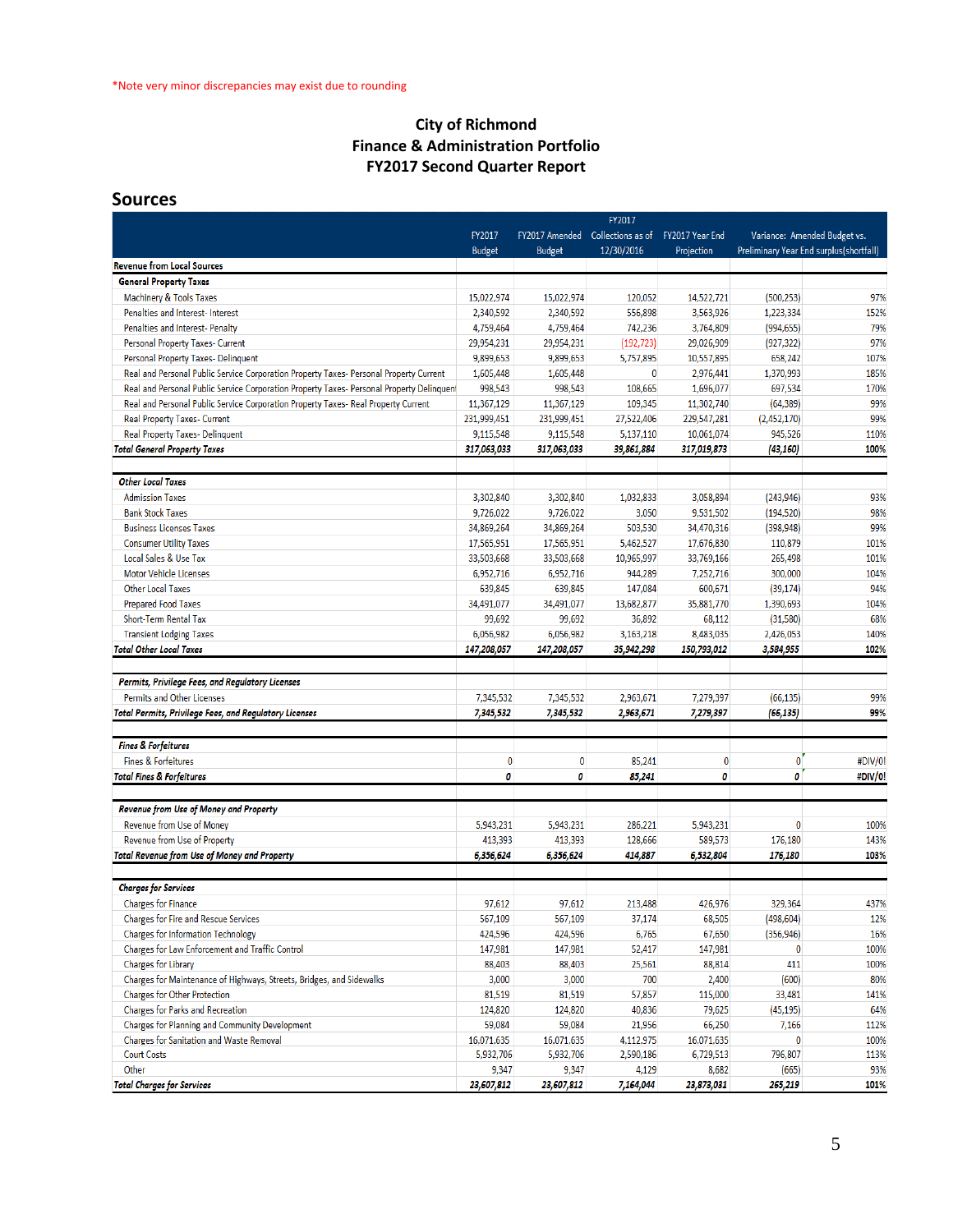### **Sources**

|                                                      |                      |                                     | FY2017     |                 |                              |                                         |  |
|------------------------------------------------------|----------------------|-------------------------------------|------------|-----------------|------------------------------|-----------------------------------------|--|
|                                                      | FY2017               | FY2017 Amended<br>Collections as of |            | FY2017 Year End | Variance: Amended Budget vs. |                                         |  |
|                                                      | <b>Budget</b>        | <b>Budget</b>                       | 12/30/2016 | Projection      |                              | Preliminary Year End surplus(shortfall) |  |
| <b>Miscellaneous Revenue</b>                         |                      |                                     |            |                 |                              |                                         |  |
| Miscellaneous                                        | 1,556,807            | 2,322,258                           | 887,254    | 2,384,789       | 62,531                       | 103%                                    |  |
| Payments in Lieu of Taxes from Enterprise Activities | 27,994,386           | 27,994,386                          | 961,526    | 27,838,412      | (155, 974)                   | 99%                                     |  |
| <b>Total Miscellaneous Revenue</b>                   | 29,551,193           | 30,316,644                          | 1,848,780  | 30,223,201      | -93,443                      | 100%                                    |  |
|                                                      |                      |                                     |            |                 |                              |                                         |  |
| <b>Recovered Costs</b>                               |                      |                                     |            |                 |                              |                                         |  |
| <b>Recovered Costs</b>                               | 7,449,649            | 7,449,649                           | 2,136,096  | 7,753,336       | 303,687                      | 104%                                    |  |
| <b>Total Recovered Costs</b>                         | 7,449,649            | 7,449,649                           | 2,136,096  | 7,753,336       | 303,687                      | 104%                                    |  |
|                                                      |                      |                                     |            |                 |                              |                                         |  |
| <b>Revenue from Local Sources Total</b>              | 538,581,900          | 539,347,351                         | 90,416,901 | 543,474,654     | 4,127,303                    | 101%                                    |  |
| <b>Other Financing Sources</b>                       |                      |                                     |            |                 |                              |                                         |  |
| <b>Non-Revenue Receipts</b>                          |                      |                                     |            |                 |                              |                                         |  |
| <b>Insurance Recovery</b>                            | 5,065,344            | 5,065,344                           | 75,776     | 5,423,785       | 358,441                      | 107%                                    |  |
| <b>Total Non-Revenue Receipts</b>                    | 5,065,344            | 5,065,344                           | 75,776     | 5,423,785       | 358,441                      | 107%                                    |  |
|                                                      |                      |                                     |            |                 |                              |                                         |  |
| <b>Revenue from Other Financing Sources Total</b>    | 5,065,344            | 5,065,344                           | 75,776     | 5,423,785       | 358,441                      | 107%                                    |  |
| <b>Revenue from the Commonwealth</b>                 |                      |                                     |            |                 |                              |                                         |  |
| <b>Non-Categorical Aid</b>                           |                      |                                     |            |                 |                              |                                         |  |
| <b>Auto Rental Tax</b>                               | 997,443              | 997,443                             | 234,908    | 1,295,661       | 298,218                      | 130%                                    |  |
| Communications Sales and Use Tax                     | 16,389,389           | 16,389,389                          | 5,326,810  | 16,198,575      | (190, 814)                   | 99%                                     |  |
| Miscellaneous Non-Categorical Aid                    | 373,000              | 373,000                             | 180,264    | 370,500         | (2,500)                      | 99%                                     |  |
| Mobile Home Titling Taxes                            | 6,559                | 6,559                               | 5,478      | 6,000           | (559)                        | 91%                                     |  |
| Personal Property Tax Reimbursement                  | 16,708,749           | 16,708,749                          | 1,618,469  | 16,708,749      | 0                            | 100%                                    |  |
| <b>Rolling Stock Tax</b>                             | 261,872              | 261,872                             | 22,873     | 145,000         | (116, 872)                   | 55%                                     |  |
| <b>Tax on Deeds</b>                                  | 752,013              | 752,013                             | 230,795    | 990,944         | 238,931                      | 132%                                    |  |
| <b>Total Non-Categorical Aid</b>                     | 35,489,025           | 35,489,025                          | 7,619,597  | 35,715,429      | 226,404                      | 101%                                    |  |
| <b>Shared Expenditures (Categorical)</b>             |                      |                                     |            |                 |                              |                                         |  |
| State Shared Expenses- City Treasurer                | 137,716              | 137,716                             | 57,859     | 139,469         | 1,753                        | 101%                                    |  |
| State Shared Expenses- Commonwealth Attorney         |                      |                                     | 1,288,648  | 3,200,931       | 32,609                       | 101%                                    |  |
| <b>State Shared Expenses- Finance</b>                | 3,168,322<br>779.542 | 3,168,322<br>779,542                | 305,066    | 743,349         |                              | 95%                                     |  |
| State Shared Expenses- General Registrar             | 74,130               | 74,130                              | 0          | 74,917          | (36, 193)<br>787             | 101%                                    |  |
| State Shared Expenses- Sheriff                       | 16,483,372           | 16,483,372                          | 5,916,261  | 15,282,800      | (1, 200, 572)                | 93%                                     |  |
| State Shared Expenses-Welfare and Social Services    | 28,058,241           | 28,058,241                          | 11,005,508 | 28,121,396      | 63,155                       | 100%                                    |  |
| <b>Total Shared Expenditures (Categorical)</b>       | 48,701,323           | 48,701,323                          | 18,573,342 | 47,562,862      | (1, 138, 461)                | 98%                                     |  |
|                                                      |                      |                                     |            |                 |                              |                                         |  |
| <b>Categorical Aid</b>                               |                      |                                     |            |                 |                              |                                         |  |
| Education                                            | 26,328,770           | 26,328,770                          | 8,211,725  | 25,461,412      | (867, 358)                   | 97%                                     |  |
| Library                                              | 170,000              | 170,000                             | 4,878,646  | 172,540         | 2,540                        | 101%                                    |  |
| <b>Public Safety</b>                                 | 18,359,246           | 18,359,246                          | 8,494,085  | 18,257,784      | (101, 462)                   | 99%                                     |  |
| <b>Public Works</b>                                  | 26,286,871           | 26,286,871                          | 13,332,933 | 26,653,374      | 366,503                      | 101%                                    |  |
| Welfare and Social Services                          | 13,957,646           | 13,957,646                          | 6,004,457  | 13,914,864      | (42, 782)                    | 100%                                    |  |
| <b>Total Categorical Aid</b>                         | 85,102,533           | 85,102,533                          | 40,921,845 | 84,459,974      | (642, 559)                   | 99%                                     |  |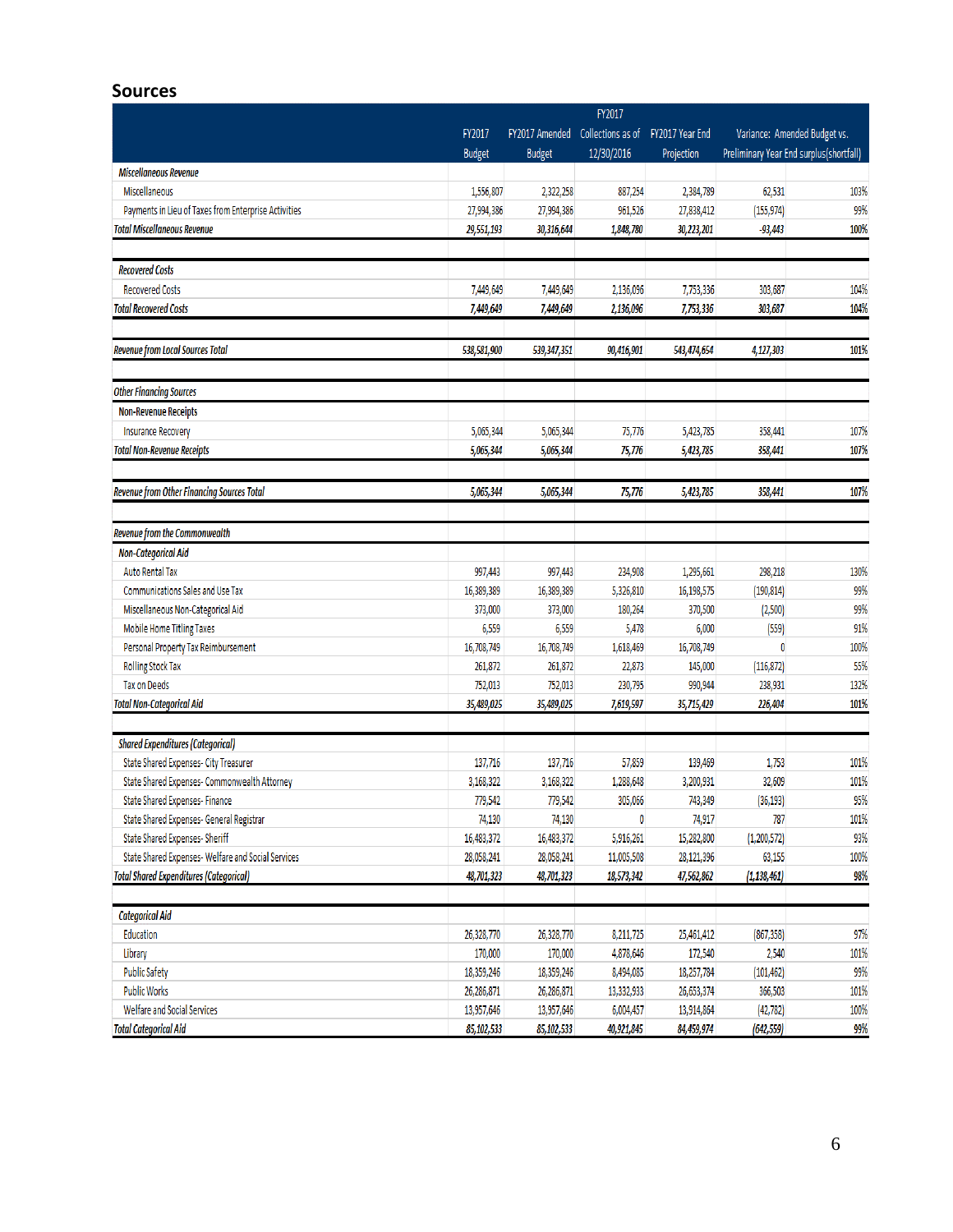### **Sources**

|                                                | FY2017        |                |                   |                 |              |                                         |
|------------------------------------------------|---------------|----------------|-------------------|-----------------|--------------|-----------------------------------------|
|                                                | FY2017        | FY2017 Amended | Collections as of | FY2017 Year End |              | Variance: Amended Budget vs.            |
|                                                | <b>Budget</b> | <b>Budget</b>  | 12/30/2016        | Projection      |              | Preliminary Year End surplus(shortfall) |
| <b>PILOT (Payments in Lieu of Taxes)</b>       |               |                |                   |                 |              |                                         |
| <b>Service Charges</b>                         | 3,329,992     | 3,329,992      | 484,291           | 3,720,218       | 390,226      | 112%                                    |
| <b>Total PILOT (Payments in Lieu of Taxes)</b> | 3,329,992     | 3,329,992      | 484,291           | 3,720,218       | 390,226      | 112%                                    |
| Revenue from the Commonwealth Total            | 172,622,873   | 172,622,873    | 67,599,076        | 171,458,483     | $-1,164,390$ | 99%                                     |
| Revenue from the Federal Government            |               |                |                   |                 |              |                                         |
| <b>Categorical Aid</b>                         |               |                |                   |                 |              |                                         |
| <b>Social Services</b>                         | 725,000       | 725,000        | 27,843            | 50,000          | (675,000)    | 7%                                      |
| <b>Total Categorical Aid</b>                   | 725,000       | 725,000        | 27,843            | 50,000          | (675,000)    | 7%                                      |
| Revenue from the Federal Government Total      | 725,000       | 725,000        | 27,843            | 50,000          | $-675,000$   | 7%                                      |
| <b>Utilities</b>                               |               |                |                   |                 |              |                                         |
| <b>Utilities</b>                               |               |                |                   |                 |              |                                         |
| <b>Utilities</b>                               | 64,000        | 64,000         | 26,926            | 64,000          | 0            | 100%                                    |
| <b>Total Utilities</b>                         | 64,000        | 64,000         | 26,926            | 64,000          | 0            | 100%                                    |
| <b>Revenue from Utilities Total</b>            | 64,000        | 64,000         | 26,926            | 64,000          | 0            | 100%                                    |
| <b>Grand Total:</b>                            | 717,059,117   | 717,824,568    | 158,146,522       | 720,470,922     | 2,646,354    | 100%                                    |

**All Projections are based on data collected at a point in time.**

**All Projections could change as more data becomes available at year end closing.**

\*Note very minor discrepancies may exist due to rounding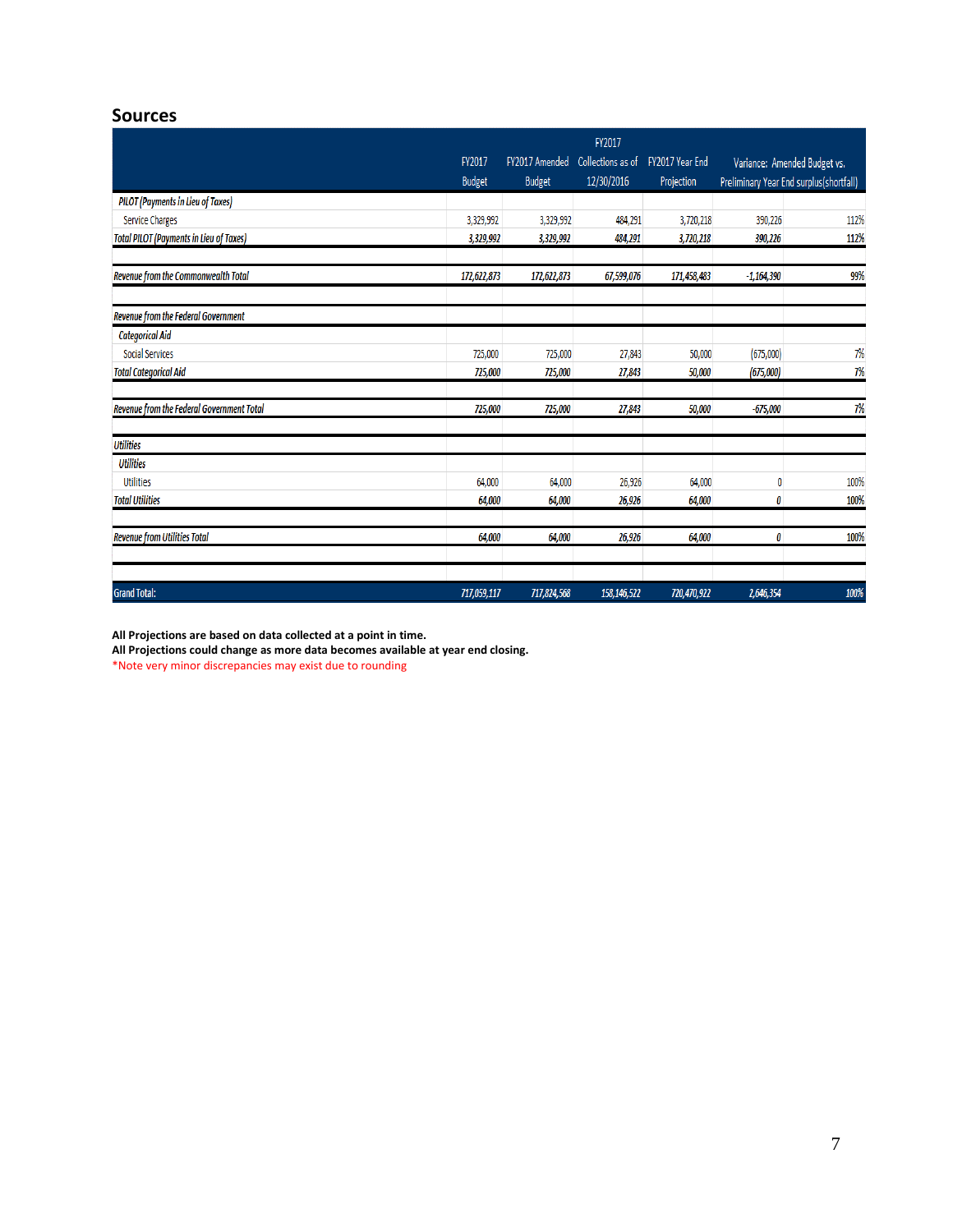### **Uses**

| Agency                                                           | FY 2017<br><b>Adopted</b><br><b>Budget</b> | FY 2017<br><b>Current</b><br><b>Budget</b> | through Dec.<br>31st | Expenditures FY 2017 Year-<br>End<br><b>Projection</b> |               | <b>Variance:</b><br><b>Current vs Projection</b><br>surplus/(shortfall) |  |
|------------------------------------------------------------------|--------------------------------------------|--------------------------------------------|----------------------|--------------------------------------------------------|---------------|-------------------------------------------------------------------------|--|
| <b>Culture &amp; Recreation</b>                                  |                                            |                                            |                      |                                                        |               |                                                                         |  |
| Library                                                          | 5,492,382                                  | 5,474,107                                  | 2,214,055            | 5,407,210                                              | 66.897        | 98.8%                                                                   |  |
| Parks Rec                                                        | 17,533,495                                 | 17,533,494                                 | 8,674,973            | 17,347,185                                             | 186.309       | 98.9%                                                                   |  |
| <b>Debt</b>                                                      |                                            |                                            |                      |                                                        |               |                                                                         |  |
| Debt                                                             | 66,238,021                                 | 66,238,021                                 | 38,306,133           | 64.488.021                                             | 1,750,000     | 97.4%                                                                   |  |
| <b>Education</b>                                                 |                                            |                                            |                      |                                                        |               |                                                                         |  |
| <b>RPS</b>                                                       | 177,850,679                                | 177,850,679                                | 44,462,670           | 176,983,321                                            | 867,358       | 99.5%                                                                   |  |
| <b>General Government</b>                                        |                                            |                                            |                      |                                                        |               |                                                                         |  |
| Assessor                                                         | 3,123,355                                  | 3, 123, 355                                | 1,879,900            | 2,856,397                                              | 266,958       | 91.5%                                                                   |  |
| Auditor                                                          | 1,902,628                                  | 1,902,628                                  | 732,418              | 1.915.696                                              | (13,068)      | 100.7%                                                                  |  |
| <b>Budget</b>                                                    | 1,258,226                                  | 1,258,226                                  | 530,168              | 1,247,898                                              | 10,328        | 99.2%                                                                   |  |
| <b>Chief Admin Officer</b>                                       | 1,190,060                                  | 1,175,060                                  | 463,893              | 1,168,183                                              | 6,877         | 99.4%                                                                   |  |
| <b>City Attorney</b>                                             | 2,681,661                                  | 2,681,661                                  | 1,238,477            | 2,669,599                                              | 12,062        | 99.6%                                                                   |  |
| <b>City Clerk</b>                                                | 861,719                                    | 859,987                                    | 332,731              | 853,608                                                | 6,379         | 99.3%                                                                   |  |
| <b>City Council</b>                                              | 1,308,232                                  | 1,308,232                                  | 575,846              | 1,384,433                                              | (76, 201)     | 105.8%                                                                  |  |
| <b>City Treasurer</b>                                            | 130,201                                    | 130,201                                    | 86,554               | 182,247                                                | (52,046)      | 140.0%                                                                  |  |
| <b>Council Chief of Staff</b>                                    | 1,164,839                                  | 1,161,845                                  | 479,652              | 1,126,320                                              | 35,525        | 96.9%                                                                   |  |
| Econ & Comm Dev                                                  | 4,076,795                                  | 3.564.222                                  | 1.415.572            | 3,550,091                                              | 14,131        | 99.6%                                                                   |  |
| Finance                                                          | 24,759,006                                 | 24,632,335                                 | 11,445,653           | 24,439,249                                             | 193,086       | 99.2%                                                                   |  |
| General Registrar                                                | 1,905,967                                  | 1,905,967                                  | 956,047              | 1,980,331                                              | (74, 364)     | 103.9%                                                                  |  |
| <b>Human Resources</b>                                           | 2,899,103                                  | 2,890,523                                  | 1,196,658            | 2,778,720                                              | 111,803       | 96.1%                                                                   |  |
| Info Tech                                                        | 18,408,807                                 | 18,385,085                                 | 7,686,586            | 18,180,935                                             | 204.150       | 98.9%                                                                   |  |
| Mayor's Office                                                   | 998,807                                    | 996,300                                    | 381,558              | 996,291                                                | 9             | 100.0%                                                                  |  |
| <b>Minority Business Development</b>                             | 661,731                                    | 661.731                                    | 267,681              | 647,769                                                | 13,962        | 97.9%                                                                   |  |
| Planning & Dev Review                                            | 10,001,956                                 | 9,968,340                                  | 4, 151, 743          | 9,336,463                                              | 631,877       | 93.7%                                                                   |  |
| <b>Press Secretary</b>                                           | 527,512                                    | 525,890                                    | 218,834              | 541,650                                                | (15, 760)     | 103.0%                                                                  |  |
| Procurement Serv.                                                | 1,156,879                                  | 1, 154, 135                                | 354,851              | 1,030,078                                              | 124,057       | 89.3%                                                                   |  |
| Highways, Streets, Sanitation & Refuse                           |                                            |                                            |                      |                                                        |               |                                                                         |  |
| <b>Public Works</b>                                              | 61,413,070                                 | 61,329,034                                 | 23,835,040           | 61,699,223                                             | (370, 189)    | 100.6%                                                                  |  |
| <b>Human Services</b>                                            |                                            |                                            |                      |                                                        |               |                                                                         |  |
| <b>Justice Services</b>                                          | 8,894,887                                  | 8,894,887                                  | 3,845,568            | 9,219,453                                              | (324, 566)    | 103.6%                                                                  |  |
| Office of DCAO/HS                                                | 1,816,721                                  | 1,812,808                                  | 695,317              | 1,740,904                                              | 71,904        | 96.0%                                                                   |  |
| RCHI - Health                                                    | 3,781,490                                  | 3,781,490                                  | 1,890,745            | 3,781,490                                              |               | 100.0%                                                                  |  |
| <b>Social Services</b>                                           | 56, 107, 739                               | 55,985,895                                 | 23,922,617           | 55, 123, 831                                           | 862,064       | 98.5%                                                                   |  |
| Office of Community Wealth Building                              | 1,280,355                                  | 1,280,355                                  | 734,812              | 1,448,446                                              | (168, 091)    | 113.1%                                                                  |  |
| <b>Non-Departmental</b>                                          |                                            |                                            |                      |                                                        |               |                                                                         |  |
| Non-Dept                                                         | 47,051,992                                 | 47,584,565                                 | 17, 146, 876         | 49,907,923                                             | (2, 323, 358) | 104.9%                                                                  |  |
| <b>Public Safety &amp; Judiciary</b>                             |                                            |                                            |                      |                                                        |               |                                                                         |  |
| Animal Control                                                   | 1,645,929                                  | 1,645,929                                  | 751,755              | 1,650,451                                              | (4, 522)      | 100.3%                                                                  |  |
| <b>Emergency Communications</b>                                  | 4,396,961                                  | 4,396,961                                  | 1,929,913            | 4,500,699                                              | (103, 738)    | 102.4%                                                                  |  |
| Fire & Emer Svcs                                                 | 46,919,046                                 | 46,793,185                                 | 21,606,651           | 49,052,649                                             | (2, 259, 464) | 104.8%                                                                  |  |
| J & DR Court                                                     | 231,028                                    | 231,028                                    | 98,319               | 231,288                                                | (260)         | 100.1%                                                                  |  |
| 13th District Court Services Unit                                | 220,722                                    | 220,722                                    | 64,300               | 220,594                                                | 128           | 99.9%                                                                   |  |
| Jail/Sheriff                                                     | 38,959,864                                 | 38,825,711                                 | 16,565,881           | 36,347,598                                             | 2,478,113     | 93.6%                                                                   |  |
| Judiciary - Adult Drug Ct                                        | 559,165                                    | 559,165                                    | 274,211              | 557,714                                                | 1,451         | 99.7%                                                                   |  |
| Judiciary - Cir Ct                                               | 3,684,664                                  | 3,684,664                                  | 1,717,328            | 3,730,111                                              | (45, 447)     | 101.2%                                                                  |  |
| Judiciary - CW Atty                                              | 6,112,565                                  | 6,112,565                                  | 2,752,418            | 5,920,583                                              | 191,982       | 96.9%                                                                   |  |
| Judiciary - Other                                                | 290,624                                    | 290,624                                    | 151,295              | 287,251                                                | 3,373         | 98.8%                                                                   |  |
| Police                                                           | 87,560,234                                 | 89,012,956                                 | 40,940,895           | 88,392,367                                             | 620,589       | 99.3%                                                                   |  |
| <b>Grand Total</b>                                               | 717,059,117                                | 717,824,568                                | 286,976,596          | 714,924,269                                            | 2,900,299     | 99.6%                                                                   |  |
| *All Projections are based on data collected at a point in time. |                                            |                                            |                      |                                                        |               |                                                                         |  |

\*All Projections could change as more data becomes available at year end closing.

**All Projections are based on data collected at a point in time.**

**All Projections could change as more data becomes available at year end closing.**

\*Note very minor discrepancies may exist due to rounding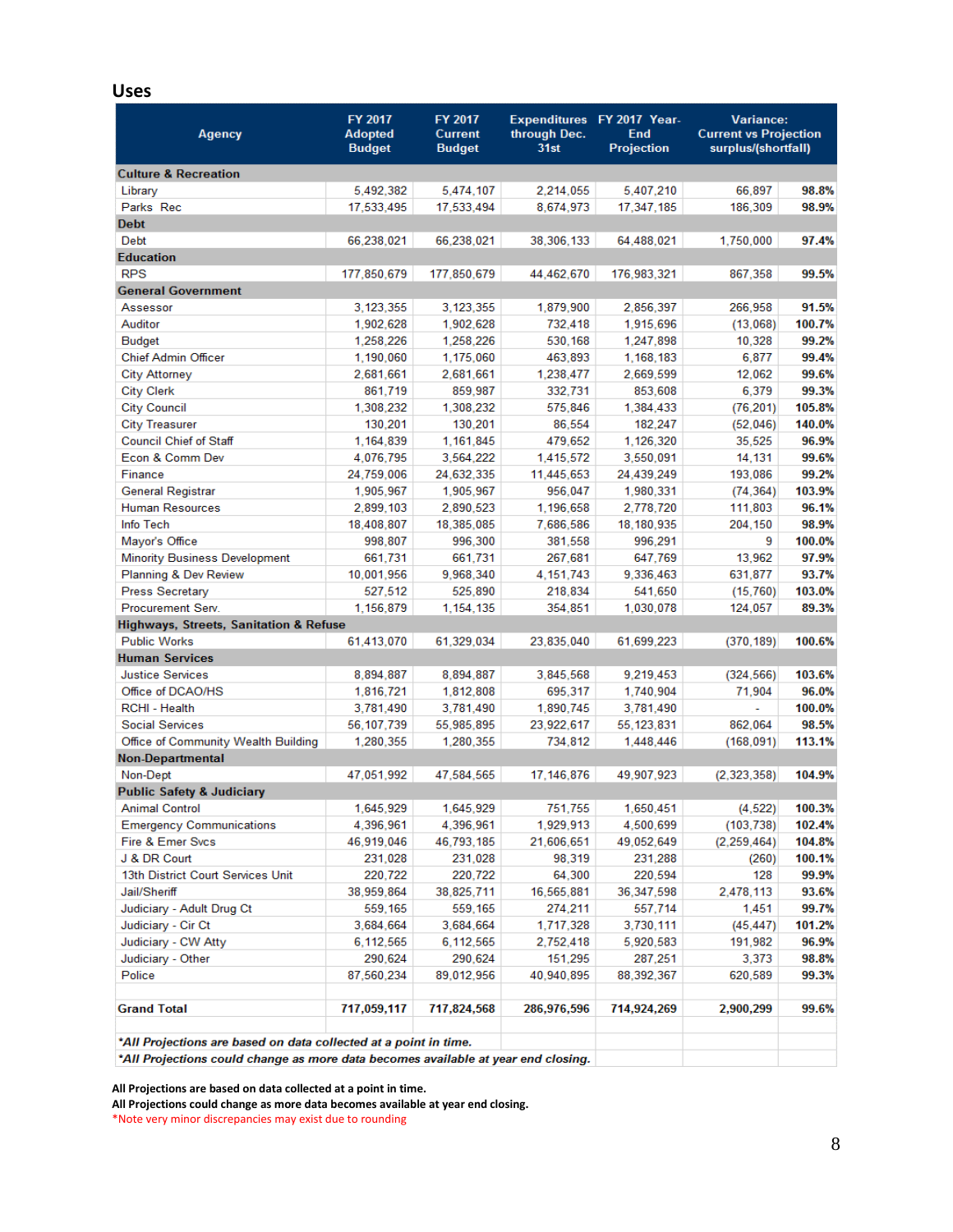**Real and Personal Public Service Corporation Property Taxes - Personal Property Current Projected Revenue Surplus: \$1.4m**  Preliminary unaudited FY2016 actuals have this source at \$3.3m, which is down from \$5m in

**Real and Personal Public Service Corporation Property Taxes - Personal Property Delinquent** 

Preliminary unaudited FY2016 actuals have this source at \$1.59m, which is slightly above the FY2015 actual of \$1.5m. In FY2017 it is forecasted there will be an increase in this source to

FY2015. In FY2017 it is forecasted there will be a small decrease in this source to \$3m until more

**Personal Property Taxes- Delinquent Projected Revenue Surplus: \$658k** Collections for this source are 43% higher at the period in FY2016. For the remainder of this fiscal year it is assumed that this rate will continue based on increased collection efforts resulting in a surplus of \$658k as compared to the FY2017 budget.

data becomes available.

**Projected Revenue Surplus: \$698k** 

\$1.7m until more data becomes available.

**Penalties and Interest- Penalty Projected Revenue Shortfall: \$995k** Current FY2016 unaudited actuals have collections for this source at \$4.5m. Based on current trends in FY2017, current collections are down 50% compared to FY2016. Until further data becomes available, this source is conservatively estimated to be lower than FY2016, but the

3%. Based on current forecasts, it is anticipated that this revenue source will grow by 2% in FY2017. This will result in an increase for FY2017 versus FY2016, but not to the budgeted amount.

**Penalties and Interest- Interest Projected Revenue Surplus: \$1.2m** Current FY2016 unaudited actuals have collections for this source at \$3.49m. Based on current trends in FY2017, this revenue source will come in \$70k higher than the FY2016 amount based on continued collection efforts by the Department of Finance.

**Machinery & Tools Taxes All Access Projected Revenue Shortfall: \$500k** Current FY2016 unaudited actuals have collections for this source at just over \$14m, an increase of over \$1m compared to FY2015. The FY2017 budget accounted for higher assessed values

based on increased assessment efforts. However, at this time it is not projected that these higher

assessed values will fully materialize based on current assessment efforts.

budget shortfall is anticipated to be fully offset by interest revenue.

projects revenues to be more than the FY2017 budget by \$2,646,354 or 0.37%. The explanations are in order as they appear in the prior table.

Below are explanations of variances within major accounts in the revenue projections. Explanations are offered for variances that are  $+/- 3\%$  or  $+/- 250,000$ . The current forecast

### **FY2017 Second Quarter Revenue Projections**

9

### Current unaudited FY2016 actuals have this source at \$28.5m. FY2016 growth over FY2015 is at

**Personal Property Taxes- Current Projected Revenue Shortfall: \$927k**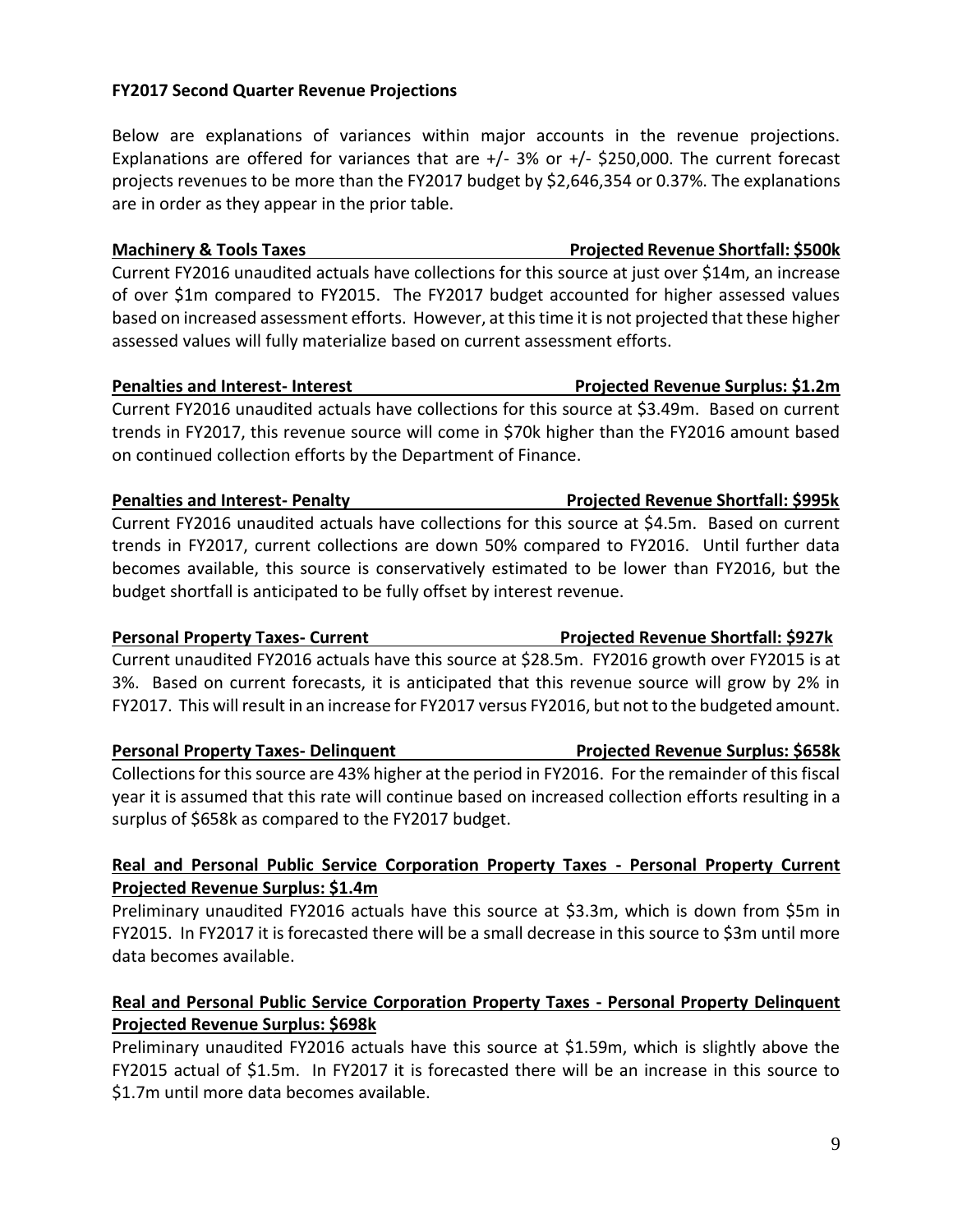### **Real Property Taxes- Current Projected Revenue Shortfall: \$2.45m**

This source is forecasted to decrease compared to the FY2017 budget due to an updated land book from the Interim City Assessor whose methodologies for the land book calculations are more conservative compared to his predecessor. It is hopeful that in subsequent quarters that this revenue source will increase after discussions with the Interim Assessor.

### **Real Property Taxes- Delinquent Projected Revenue Surplus: \$945k**

Unaudited FY2016 actuals for this source are \$9.7m, an increase of \$600k over FY2015. In FY2017, it is forecast that this source will again increase based on current collection trends.

### **Admissions Taxes Projected Revenue Shortfall: \$244k**

Unaudited FY2016 actuals for this source are \$2.9m, an increase of \$500k over FY2015. Current year-to-date collections are 6% higher than FY2016. It is forecast that this growth will continue throughout the remainder of the fiscal year resulting in an increase in this source to \$3.05m. However, this growth will not match the current FY2017 budget which assumed a higher percentage growth over FY2016.

### **Business License Taxes All and Shortfall: \$399k** Projected Revenue Shortfall: \$399k

Unaudited FY2016 actuals for this source are \$33.6m, an increase of \$1m over FY2015. Growth for this source has averaged over 2%, and in FY2017 a further increase of 2.73% is estimated, bringing the forecast to \$34.5m. However, the growth forecast will not be high enough to match the FY2017 budget.

### **Local Sales & Use Tax Projected Revenue Surplus: \$266k**

Preliminary (unaudited) figures for this revenue source has FY2016 revenue at \$33.7m. The first six months of FY2017 have collections down 7% compared to FY2016 but with increasing economic confidence by consumers, forecasts for this revenue suggest slight growth in FY2017.

The FY2017 budget was conservatively based on an increase in vehicle license fees across multiple categories. One example was for vehicles under 4001 lbs from \$23 to \$30. However, the City now matches the State's fee which in the above example is \$33. This increase to match the State is conservatively expected to generate an extra \$300k for this source.

### **Other Local Taxes Controlling Controlling Controlling Projected Revenue Shortfall: \$39k**

This shortfall is primarily attributed to the City's Utility Pole & Conduit taxes. Preliminary FY2016 actuals show revenue of \$69k for this source. However, FY2017 is already showing actuals of \$92k. As such, it is anticipated that this source will exceed FY2016, but not the budgeted FY2017 amount.

### **Prepared Food Taxes Projected Revenue Surplus: \$1.4m**

Preliminary (unaudited) FY2016 revenue for this source is \$35.5m in FY2016. Continuing into FY2017 this source has increased 1.2% over FY2016. It is forecast that this growth will continue suggesting growth to just under \$35.9m in FY2017.

## **Motor Vehicle Licenses Projected Revenue Surplus: \$300k**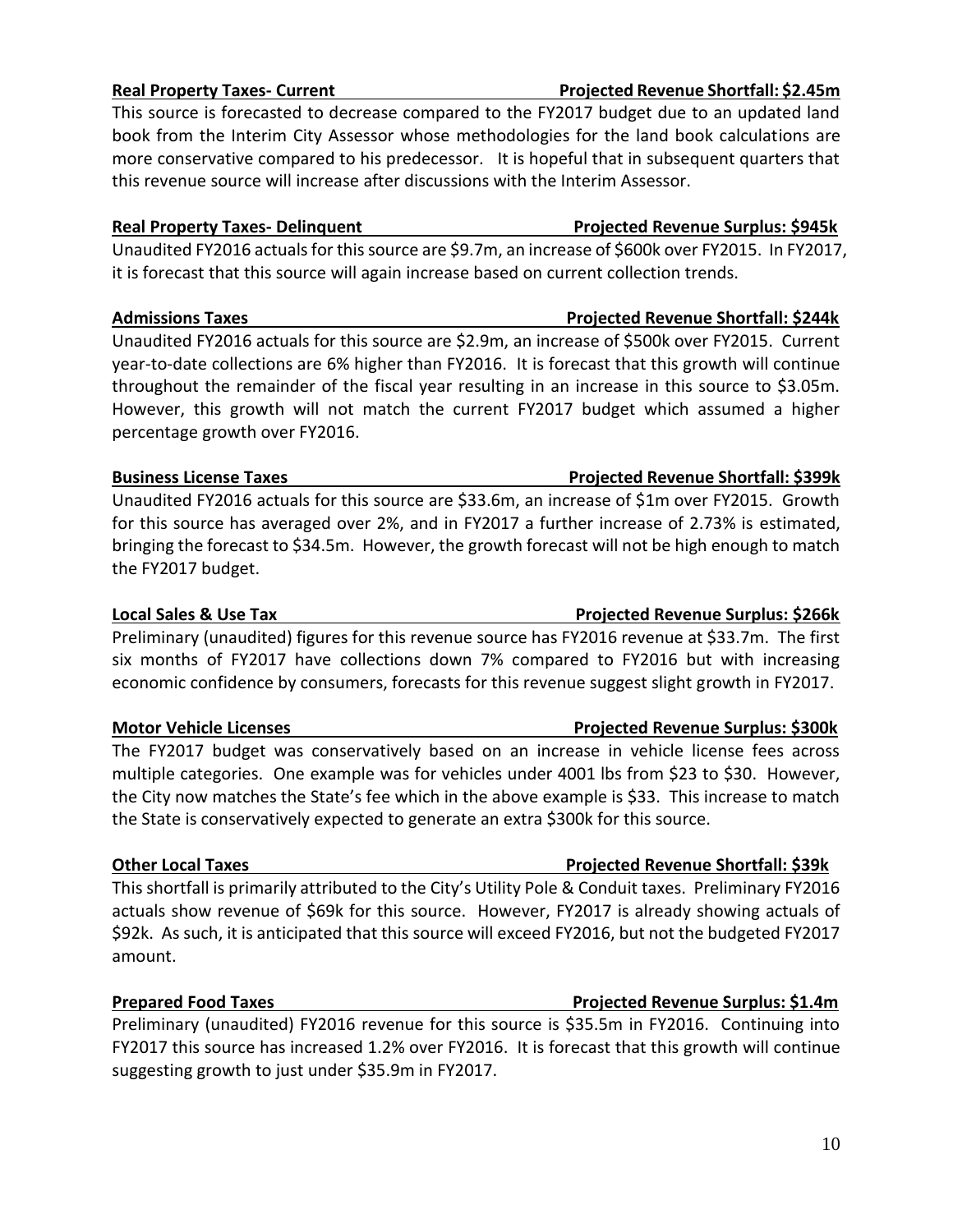### **Short-Term Rental Tax Projected Revenue Shortfall: \$32k**

FY2015 revenue for this source was \$82k, whilst FY2016 (unaudited) revenues show a further decrease to \$79k. For FY2017, revenues are projected to decrease further to \$68k based on current trends.

As stated in the FY2016 fourth quarter report, revenues for several months were not posted within the correct time period. As such, when developing the FY2017 budget, this information was not available and skewed the budget for this revenue source in FY2017. Since this information is now available, the revenue forecast has been increased to show a modest continued growth in this revenue source, but with a large positive variance to budget of \$2.4m.

### **Revenue from Use of Property Projected Revenue Surplus: \$176k**

This source is forecasted to increase due to the collection of lease revenue from the Port of Richmond.

This revenue source has fluctuated over the years. With the new \$30 administrative delinquent fee, this source is expected to significantly exceed the budget as the anticipated revenue was budgeted in another account. For FY2017 this is expected to generate \$427k in revenue.

### **Charges for Fire and Rescue Services Projected Revenue Shortfall: \$499k**

The FY2017 Amended budget adopted fee increases for false alarm services projecting revenue to total \$567,109. However, the new fee schedule will not be implemented until a new contract with the vendor is formulated. The FY2017 Amended revenue amount is comprised of the new fee schedule. Projected collections are on target with previous fiscal years, before the new fee schedule was formulated.

### **Charges for Information Technology Projected Revenue Shortfall: \$357k**

The Department of Information Technology is projecting a decrease in outside print job revenue (due to a trending decline) and a decrease in revenue associated with outside mailings.

### **Charges for Maintenance of Highways, Streets, Bridges, and Sidewalks Projected Revenue Shortfall: \$1k**

This revenue source has generated varying amounts in prior years. Based on this trend and prior, FY16, year's actuals, this source is conservatively projected at a very minor shortfall.

### **Charges for Other Protection Projected Revenue Surplus: \$33k**

The Department of Animal Care and Control anticipates increasing this revenue source due to a new program enabling animal control officers to sell licenses in the field. The department also plans on increasing promotions associated with adoption specials which is also aiding in the increase in this source of revenue.

# **Transient Lodging Taxes Projected Revenue Surplus: \$2.4m**

# **Charges for Finance Projected Revenue Surplus: \$329k**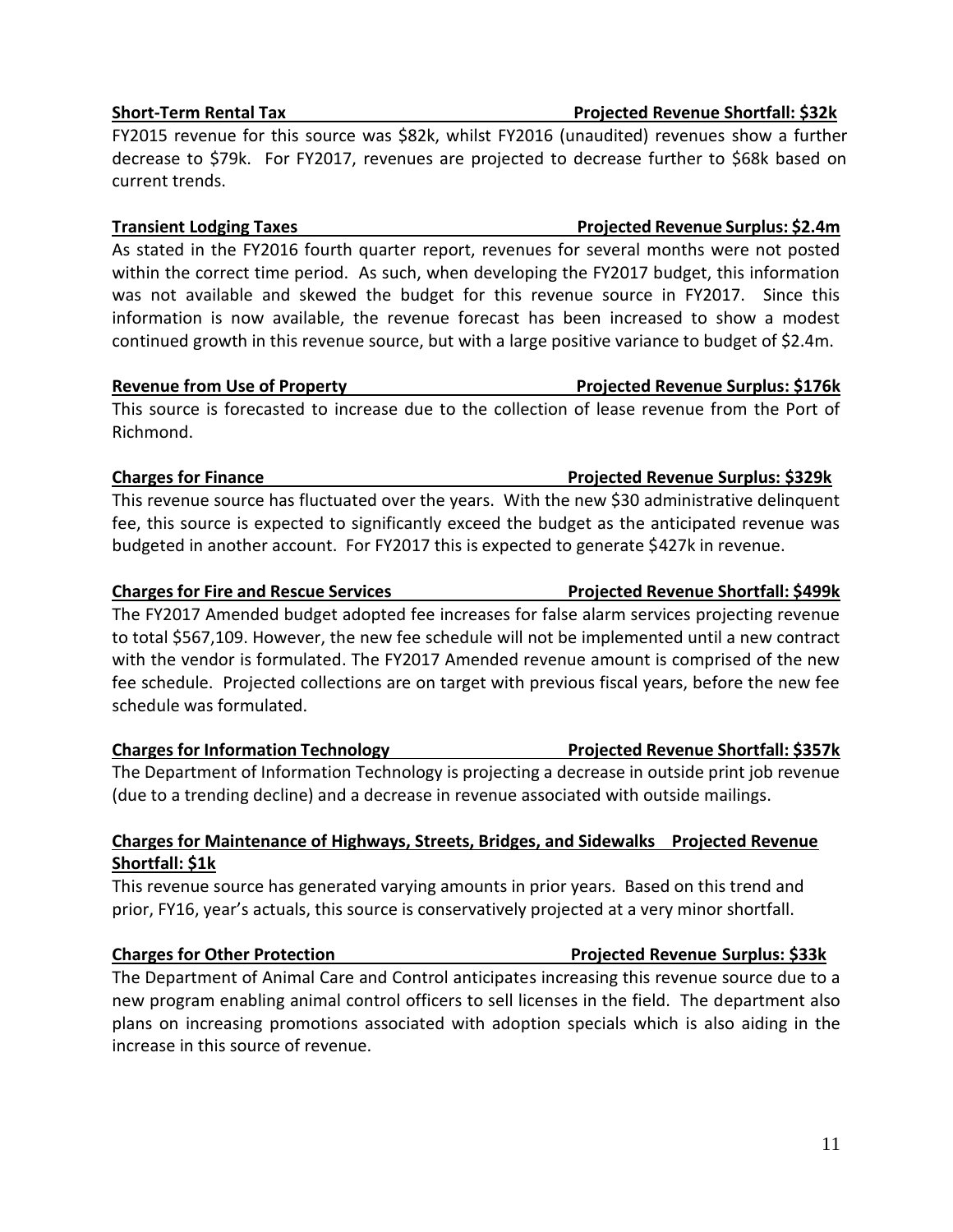### **Charges for Parks and Recreation: Projected Revenue Shortfall: \$45k**

This source is expected to decrease compared to FY2017 budget due to picnic shelter revenues no longer being included in the general fund, a decrease in the number of participating and active athletic leagues, and a decrease in the number of youth participants. It is hopeful that participation will increase, however, the trend is projected to continue. Additionally, Hickory Hill, formerly used for office space, is no longer being rented. The previous tenants vacated in 2015 and the department continues to have challenges finding a replacement.

**Charges for Planning and Community Development: Projected Revenue Surplus: \$7.2k** The increase in this revenue source – specifically partial tax exemption applications for residential and commercial properties - is due to a projected increase in applications.

### **Court Costs: Projected Revenue Surplus: \$797k**

The increase in this revenue source is due to a projected increase in the number of defendants paying fines and fees associated with their court cases and increases in fees associated with real estate property deeds.

The decline in this revenue source is from lower than anticipated returned check revenue in FY2017. FY2016 unaudited actuals for this source show revenue at \$8.7k. It is anticipated that this source will generate approximately the same amount in FY2017.

The surplus associated with this category is due to higher than anticipated rental payments received by the City from tenants in the 730 Building on Broad Street.

Since the adoption of the FY2017 budget, the amount to be paid in FY2017 by the Department of Public Utilities has increased by \$358k due to increased insurance premiums resulting from prior year case settlements.

### **Auto Rental Tax Projected Revenue Surplus: \$298k**

Unaudited FY2016 actuals project this source at just under \$1.1m. Based on current payments from the State, it is expected that this source will exceed both the budget and the prior year revenue with expected revenue of \$1.3m.

### **Mobile Home Titling Tax Projected Revenue Shortfall: \$1k**

Preliminary FY2016 unaudited actuals show this source generating \$8,266 in FY2016, a decrease from FY2015 of approximately \$800. Both of these years were significantly higher than prior years. Based on trends so far in FY2017, this source is forecasted to decrease this to \$6,000, which is \$559 less than budgeted.

### **Rolling Stock Tax Projected Revenue Shortfall: \$117k**

Due to timing of payments for this revenue source, it has fluctuated over the years from \$27k to \$290k. Based on the last official CAFR at the time of the FY2017 budget development, it was expected that this source would generate the budgeted amount due to prior payment trends.

# **Recovered Costs: Projected Revenue Surplus: \$304k**

### **Insurance Recovery: Projected Revenue Surplus: \$358k**

# **Other: Projected Revenue Shortfall: \$1k**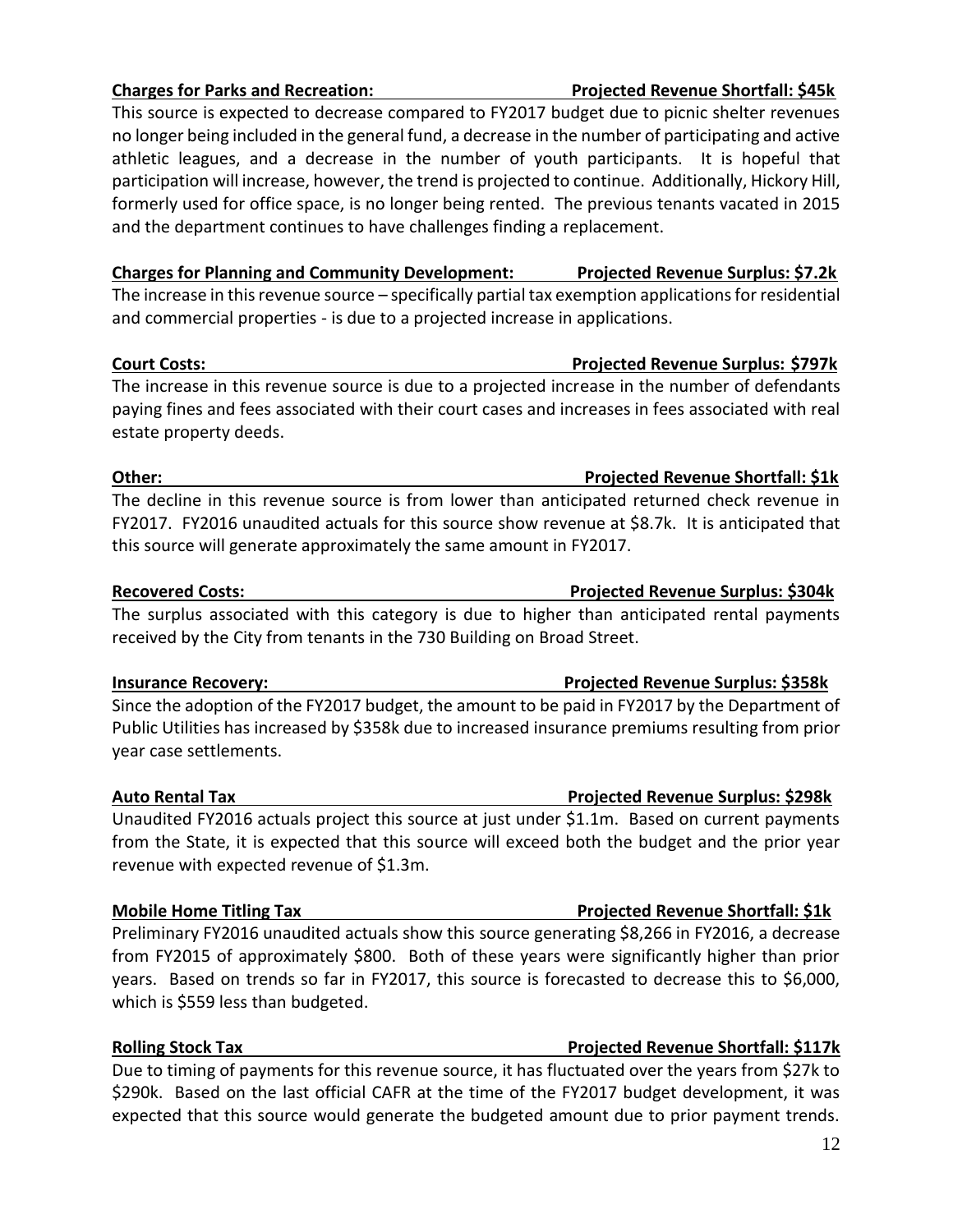### However, based on FY2016 transactions, it is estimated that these fluctuations will even out and trend towards \$145k.

This source is projected to bring in \$991k in FY2017, a projected surplus of \$239k, due to higher property sales activity in the City based on payment trends from the State.

### **State Shared Expenses- Finance Projected Revenue Shortfall: \$36k**

This source is expected to decrease compared to the FY2017 budget due to fewer positions being reimbursed by the compensation board due to the number of vacancies within the Department of Finance. It is hopeful that as more positions are filled that this projected shortfall will disappear, but based on current trends to date, a conservative approach has been adopted.

### **State Shared Expenses – Sheriff Projected Revenue Shortfall: \$1.2m**

The State Compensation Board has eliminated approximately 19 positions in the Sheriff's Office. Due to this expenditure reduction, there will be a reduction in reimbursable revenue from the Commonwealth for Sheriff related expenses.

Richmond Public Schools is projected to have an \$867k shortfall in revenue that is exclusively associated with a projected reduction in State Shared Sales Tax. This revenue is a pass through from the State to the City and then to Richmond Public Schools. A reduction in State revenue corresponds to a reduction in projected expenditures for Richmond Public Schools.

The public works State Maintenance account was increased by \$366,503 based on information provided by VDOT regarding FY2017 funding.

Payment for this source comes from the State for PILOT payment. Based on current indications, this source is projected to come in above budget by \$400k.

Revenues for this source in FY2015 were just over \$1k, with preliminary (unaudited) figures for FY2016 recognizing \$11k in revenues. The cause for this low revenue compared to prior years is being investigated, but to be conservative this revenue source has been reduced by \$675k to show a projection of \$50k in FY2017.

# **Public Works: Projected Revenue Surplus: \$367k**

## **Service Charges Projected Revenue Surplus: \$390k**

### **Social Services: Projected Revenue Shortfall: \$675k**

# **Education: Projected Revenue Shortfall: \$867k**

# **Tax on Deeds Projected Revenue Surplus: \$239k**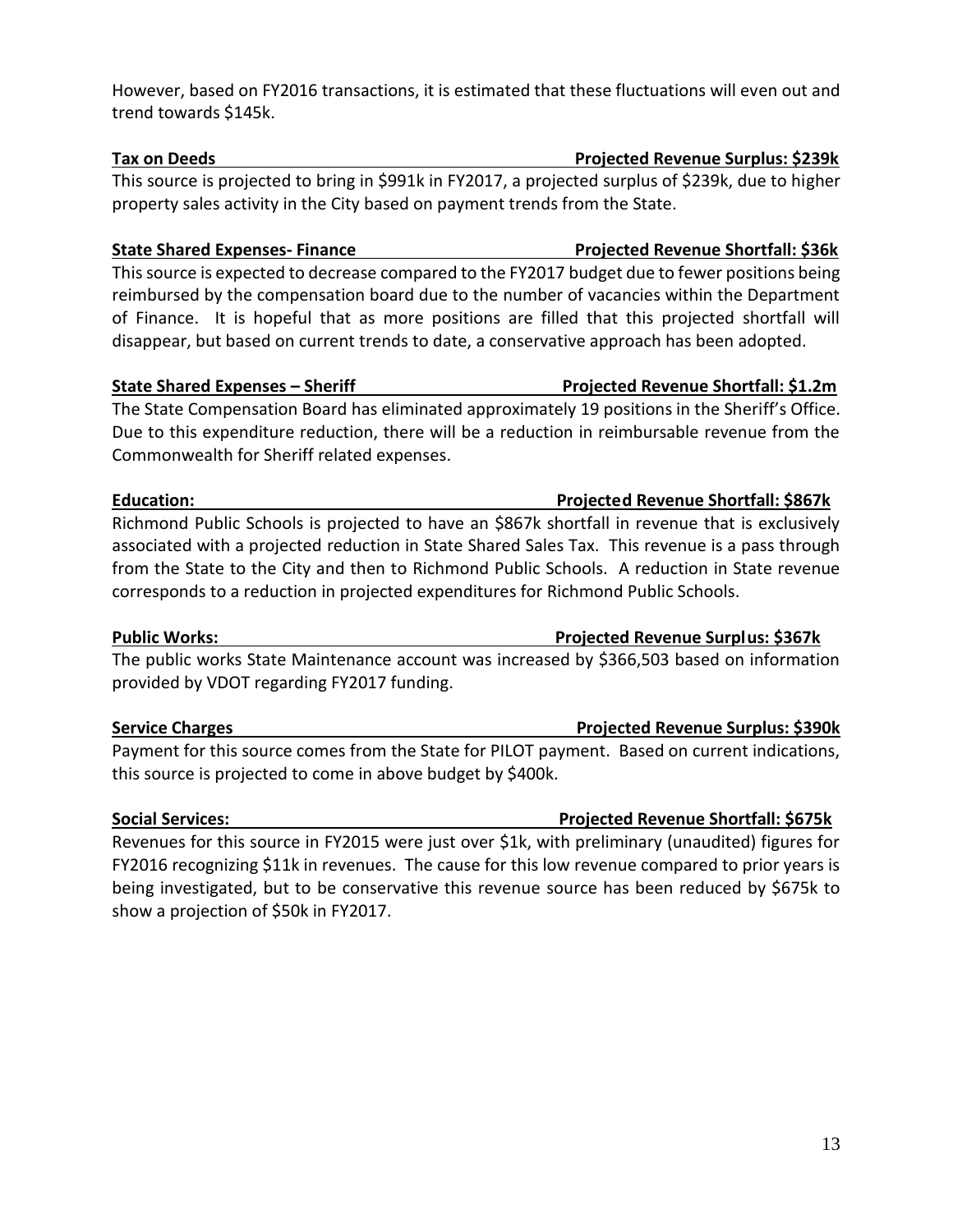### **FY2017 Second Quarter – Expenditure Projections**

Overall, the second quarter forecast shows projected expenditures trending in a positive direction, with a projected, estimated savings of \$2,900,299 or .40% of the modified budget.

**It is important to note that these projections are based on data collected for FY17 as of December 31, 2016. As a result, these projections could change as more data becomes available at year end closing. Below are explanations of major variances in the preliminary end of year expenditure projections.** The explanations are in order as they appear in the first quarter status report. Variances of +/- 3% or +/- \$250,000 are detailed below.

### **Debt Projected Budget Surplus: \$1.7m**

Savings in Debt service of \$1.7M is attributed to the lower than budgeted variable interest rates (The Feds held off on raising rates) being paid on the City's line of credit BAN (Bond Anticipation Note) and the debt issued to fund the Leigh Street training camp project.

### **Richmond Public Schools Projected Budget Surplus: \$867k**

Richmond Public Schools is projected to have an \$867k surplus that is exclusively associated with a reduction in State Shared Sales Tax Revenue. This revenue is a pass through from the State to the City and then to Richmond Public Schools. A reduction in State revenue corresponds to a reduction in projected expenditures for RPS.

The Assessor's Office is projected to have a \$229k surplus in personnel due to vacancy savings. Operating savings of \$38k is projected and is attributed to a currently reduced workforce i.e. less supplies, training, fleet costs, etc.

### **City Council Projected Budget Shortfall: \$76k**

The Office of City Council is projected to have a personnel shortfall of \$79k that is attributed to the severance payouts of several employees. Minor operating savings of \$3k is projected.

### **City Treasurer Projected Budget Shortfall: \$52k**

The Treasurer's Office is projected to have a personnel shortfall of \$52k that is attributed to the department filling a vacant position that was not funded.

The Office of the Council Chief of Staff is projected to have a \$134k surplus in personnel due to vacancy savings. A shortfall of \$98k in operating is projected and is attributed to the department spending on the replacement of furniture, supplies, computers and other equipment purchases.

### **General Registrar Projected Budget Shortfall: \$74k**

The General Registrar's Office is projected to have a shortfall in personnel of \$74k that is attributed to increased personnel costs associated with several "special" elections (on January  $10<sup>th</sup>$  and February 7<sup>th</sup>). Additional increased personnel costs are associated with precinct coverage, preparing voting equipment, and additional part time staff during the special elections.

### **Assessor Projected Budget Surplus: \$267k**

### **City Council Chief of Staff Projected Budget Surplus: \$36k**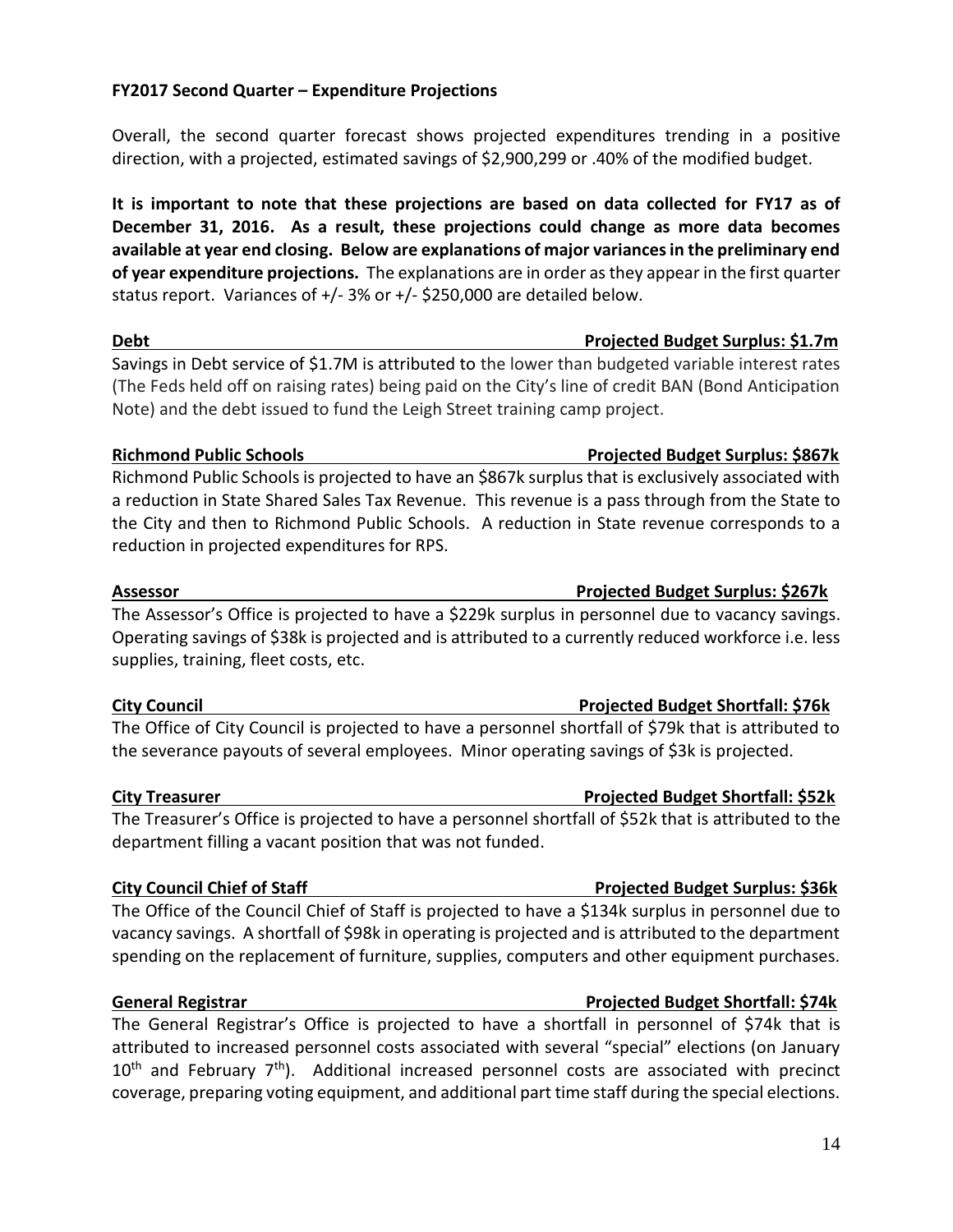# 15

### **Human Resources Projected Budget Surplus: \$112k**

The Department of Human Resources is projected to have a surplus of \$112k that is attributed to departmental vacancies.

### **Planning & Development Review Projected Budget Surplus: \$632k**

The Department of Planning & Development Review is projected to have a surplus in personnel of \$632k that is primarily attributed to departmental vacancies.

### **Press Secretary Projected Budget Shortfall: \$15k**

The Press Secretary Office is projected to have a shortfall of \$15k that is attributed to the severance payment of a former employee.

### **Procurement Services Projected Budget Surplus: \$124k**

The Procurement Services' Department is projected to have a surplus of \$111k in personnel that is attributed to departmental vacancies. Minor operating savings of \$13k is projected and is attributed to lower than anticipated expenditures on professional services and other discretionary operating accounts.

### **Public Works Projected Budget Shortfall: \$370k**

The Department of Public Works is projected to have a personnel surplus \$628k that is attributed to departmental vacancies. Many of the vacancies however have been offset by the use of temporary positions and overtime. A projected operating shortfall of \$999k is attributed to the use of temporary (contractual) personnel to cover for vacancies. Additionally, several contracts were renewed at higher costs than budgeted and additional supplies for weather related events are projected.

### **Justice Services Projected Budget Shortfall: \$325k**

The Department of Justice Services is projected to have a surplus of \$36k in personnel attributed to departmental vacancies. A projected shortfall of \$361k in operating is attributed to cost increases for the Day & Evening Reporting Center as well as cost increases in mental health services and patient medications.

The Office of the Deputy Chief Administrative Officer for Human Services is projected to have a surplus of \$56k in personnel due primarily to lower than anticipated temporary costs associated with the Mayor's Youth Academy. Minor operating savings of \$16k is projected.

### **Social Services Projected Budget Surplus: \$862k**

The Department of Social Services is projected to have a surplus of \$1.4m in personnel which is primarily attributed to the existence of numerous vacancies and recent staff turnover. A projected operating shortfall of \$510k is projected and is attributed primarily to an increase in local costs for the comprehensive services act.

### **Community Wealth Building Community Wealth Building Community Wealth Building Community Wealth Building**

The Office of Community Wealth Building is projected to have a personnel shortfall of \$237k that is associated with the department filling unfunded vacant positions. Operating savings of \$69k

# **Human Services Projected Budget Surplus: \$72k**